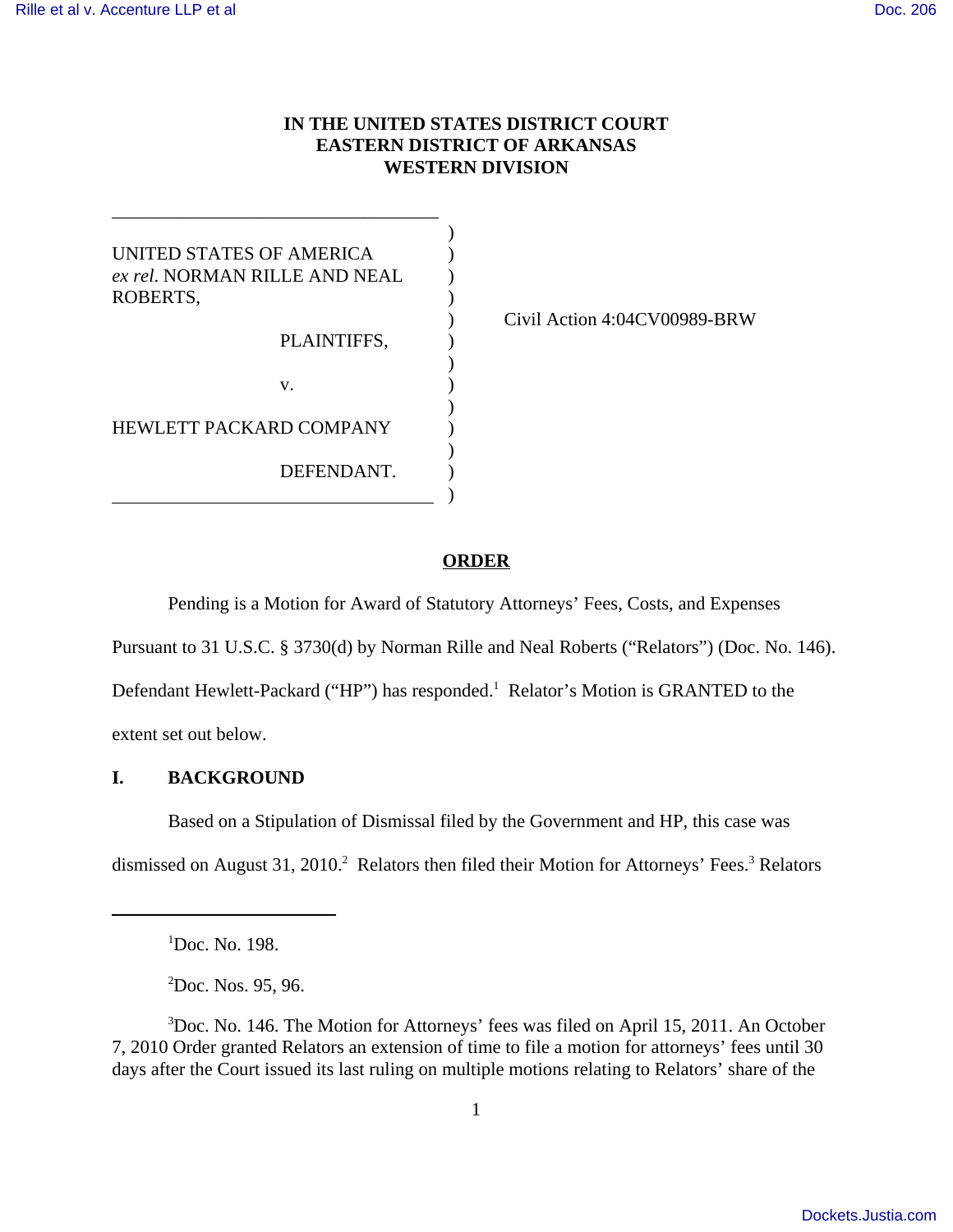lead counsel were lawyers with the firm of Packard, Packard & Johnson<sup>4</sup> ("PPJ") in Salt Lake City, Utah, and Los Altos, California, as well as two local lawyers: Steve Engstrom and Shirley Jones of Wilson, Engstrom, Corum & Coulter. To understand Relators' Motion and HP's response, a little background is necessary.

In 2004, Relators filed not only this case, but also other complaints alleging violations of the False Claims Act ("FCA"). Each case alleged similar behavior -- defective pricing, kickbacks, or other violations carried out through strategic alliances. The cases grouped defendants together based on the alleged alliances.<sup>5</sup>

settlement between HP and the Government. Doc. No. 117.

<sup>4</sup>The law firm of Packard, Packard & Johnson and each of the attorneys of that firm were relieved as counsel on July 16, 2011. Doc. No. 193. According to an August 30, 2011, letter from Relators' current counsel, Mr. Stanley Gibson, Relators and PPJ are involved in a law suit in over fees that is now pending in Los Angeles County Superior Court.

5 For example: *U.S. ex rel Rille v. Booz Allen Hamilton*, *et al*., No. 4:04-CV-00984-BRW. Filed September 17, 2004, against Defendants Booz Allen Hamilton Inc. and Axciom Corporation. An Amended Complaint on September 20, 2005, added The Titan Corporation as a Defendant. A Fourth Amended Complaint filed on December 1, 2006, added EMC Corporation as a Defendant. An April 12, 2007 Stipulation of Dismissal dismissed Booz Allen Hamilton Inc. and The Titan Corporation, and Axciom Corporation was dismissed by stipulation on April 24, 2007. Only EMC Corporation remained as a Defendant when the case was transferred to the United States District Court for the Eastern District of Virginia. Doc. No. 143.

*United States ex rel Rille v. Accenture LLP, et al*., No. 4:04-CV-00985-BRW. The Defendants in this case included: Accenture LLP; Accenture Ltd; Proquire; Seebeyond Technology (terminated as Defendant on August 13, 2007); International Business Machines, Inc. (terminated as Defendant on August 15, 2007); and Sealed Defendant 1 (severed on October 9, 2007). Accenture LLP, Accenture Ltd, and Proquire LLC were the remaining Defendants when the parties' September 9, 2011 Status Report informed the Court that this matter has been resolved.

*United States ex rel Rille v. Electronic Data Systems Corporation et al*., No. 4:04-CV-00986-BRW. Relators' September 17, 2004 Complaint names Electronic Data Systems Corporation, Sun Microsystems, Inc, and Dell Inc as Defendants. Electronic Data Systems Corporation and Dell were terminated as Defendants on August 13, 2007. Sun Microsystems, Inc. and the Government settled, and this case was dismissed with prejudice on February 8, 2011. Doc. No. 244.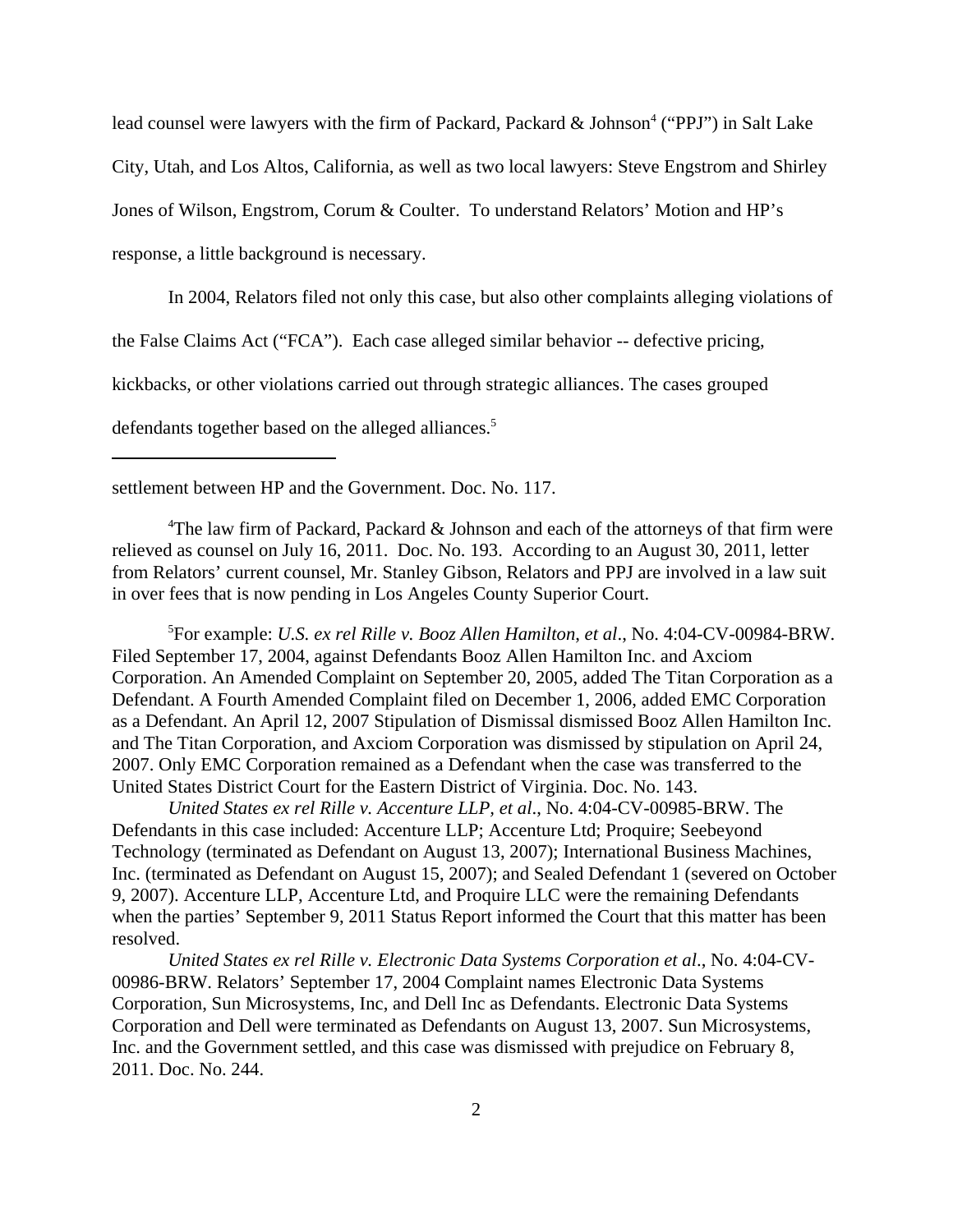Relators' Motion asks for fees, costs, and expenses under 31 U.S.C. § 3730(d) in the amount of \$2,430,983 for time expended and \$269,424 for costs.<sup>6</sup> The fees are divided into two categories: general fees and HP-specific fees. General fees include charges for work that was not exclusive to HP. The history of Relators' cases goes back as far as  $2002$ .<sup>7</sup> At that time, Relators began meeting with PPJ attorneys about possible FCA violations. PPJ independently

*United States ex rel Rille v. Accenture, et al*., No. 4:04-CV-00989-BRW. Relators' September 17, 2004 Complaint names as Defendants: Accenture LLP; Accenture Ltd; Avanade, Inc.; Hewlett-Packard Company; and Microsoft Corporation. The Government filed its Complaint in Intervention on April 12, 2007. Defendants Avande, Inc. and Microsoft Corporation were dismissed without prejudice on April 17, 2007. On October 4, 2007, Defendants Accenture LLP and Accenture Ltd. were severed from this case, and transferred to and consolidated with *United States ex rel Rille v. Accenture LLP, et al*., No. 4:04-CV-00985- BRW. The Government and HP settled this case, and the case was dismissed. Doc. Nos. 95, 96.

*United States ex rel Rille v. Accenture, et al*., No. 4:04-CV-00990-BRW. In this case, Relators sued American Management Systems, Inc., CACI International, Inc., and Sealed Defendant 1. Both American Management Systems, Inc. and CACI International, Inc. were dismissed on April 24, 2007. Doc. Nos. 52, 56. The case is still pending against sealed Defendant 1.

*United States ex rel Rille v. Science Applications International Corporation, et al*., No. 4:04-CV-00991-BRW. Defendant Science Applications International Corporation was terminated on April 17, 2007, pursuant to a Stipulation of Dismissal. About one year later, Relators filed another Stipulation of Dismissal in connection with the remaining Defendants in this case -- SAP America Inc and SAP Systems Integration America, LLC. Doc. No. 64. This was dismissed in its entirety. Doc. No. 65.

6 Doc. No. 146.

7 Doc. No. 147.

*United States ex rel Rille v. \_\_\_\_\_*, No. 4:04-CV-00987. This case remains under seal. *United States ex rel Rille v. PricewaterhouseCoopers LLP, et al*., No. 4:04-CV-00988- BRW. The Defendants in this case included: Lockheed Martin Corporation (terminated April 19, 2007); Raytheon Company (terminated April 19, 2007); Exostar, LLC (terminated April 19, 2007); Exostar Corporation (terminated April 19, 2007); Pricewaterhouse Coopers LLP (terminated August 15, 2007); PWC Consulting LLC (terminated August 15, 2007); International Business Machines, Inc. (terminated August 15, 2007); IBM Global Services Company (terminated August 5, 2007); Oracle Corporation (terminated August 13, 2007); Boeing Company (terminated April 17, 2007); and Cisco Systems, Inc. The case against Cisco Systems, Inc. settled and was dismissed with prejudice on September 28, 2010. Doc. No. 143.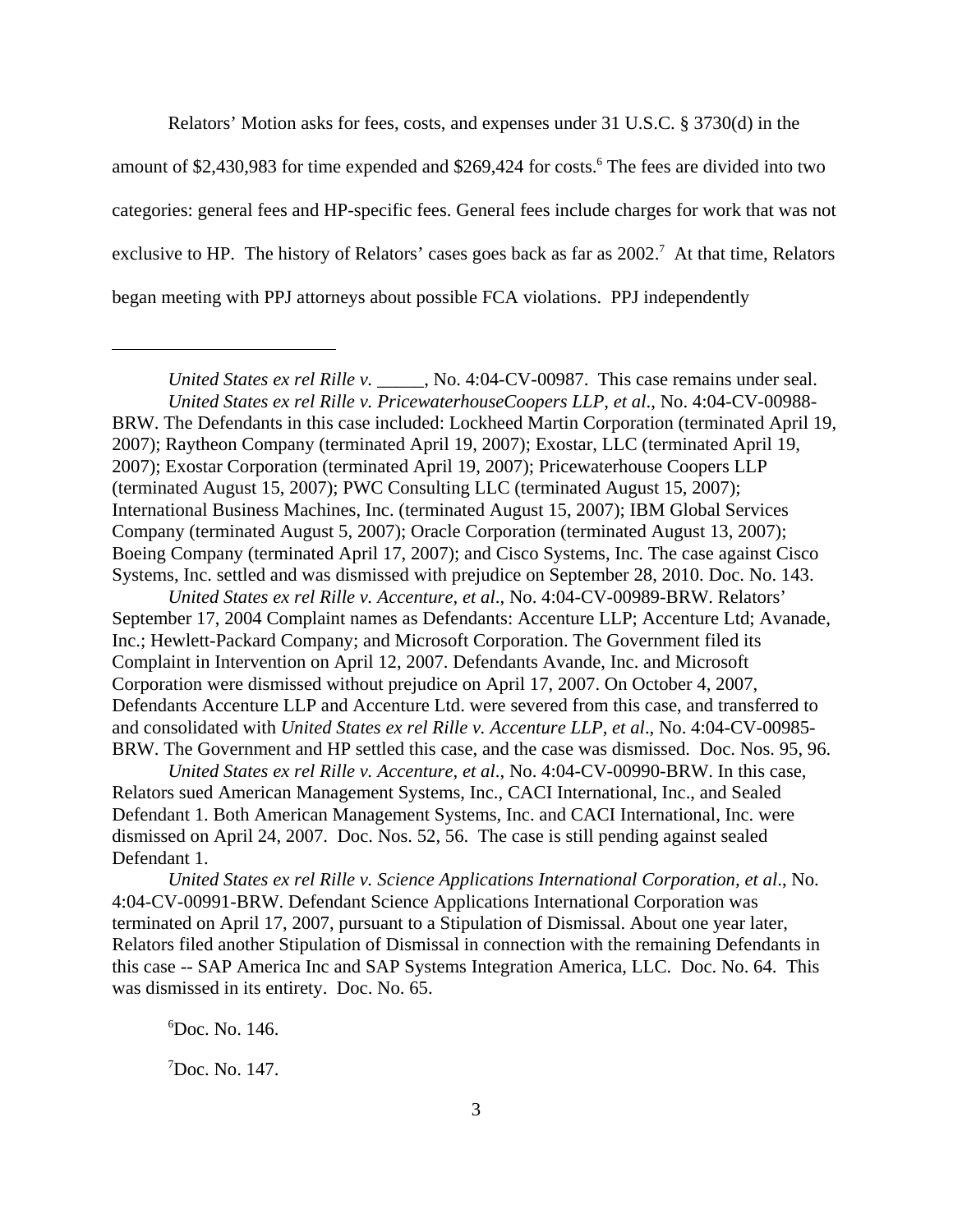investigated the allegations to determine if there were facts supporting a FCA case.<sup>8</sup> By December 2003, PPJ decided that there was merit to the FCA lawsuits. Relators and PPJ executed engagement letters or Authorization and Fee Agreements sometime in early 2004.<sup>9</sup> Most of Relators' cases were filed in September 2004. Even after the cases were filed, PPJ continued billing general fees, all the way into 2011.<sup>10</sup>

HP asserts that certain fees and costs Relators seek are improper. Relators maintain that PPJ is entitled to the full amount of fees and costs requested.

## **II. DISCUSSION**

Under 31 U.S.C. § 3730(d), when the Government intervenes and there is a settlement or award against a defendant, the relator will "receive an amount for reasonable expenses which the court finds to have been necessarily incurred, plus reasonable attorneys' fees and costs. All such expenses, fees, and costs shall be awarded against the defendant."<sup>11</sup> The method for determining attorneys' fees is well established. The starting point is to determine the "lodestar," or the initial estimate of the amount to award.<sup>12</sup> To calculate the lodestar, the court must multiply a reasonable number of hours expended by a reasonable hourly rate as to each lawyer who worked

8 *Id*.

<sup>&</sup>lt;sup>9</sup>Doc. Nos. 147, 148-1.

<sup>10</sup>Doc. No. 148, Ex. A-4.

 $1131$  U.S.C. § 3730(d).

<sup>12</sup>See *Blum v. Stevenson*, 465 U.S. 886, 888 (1984).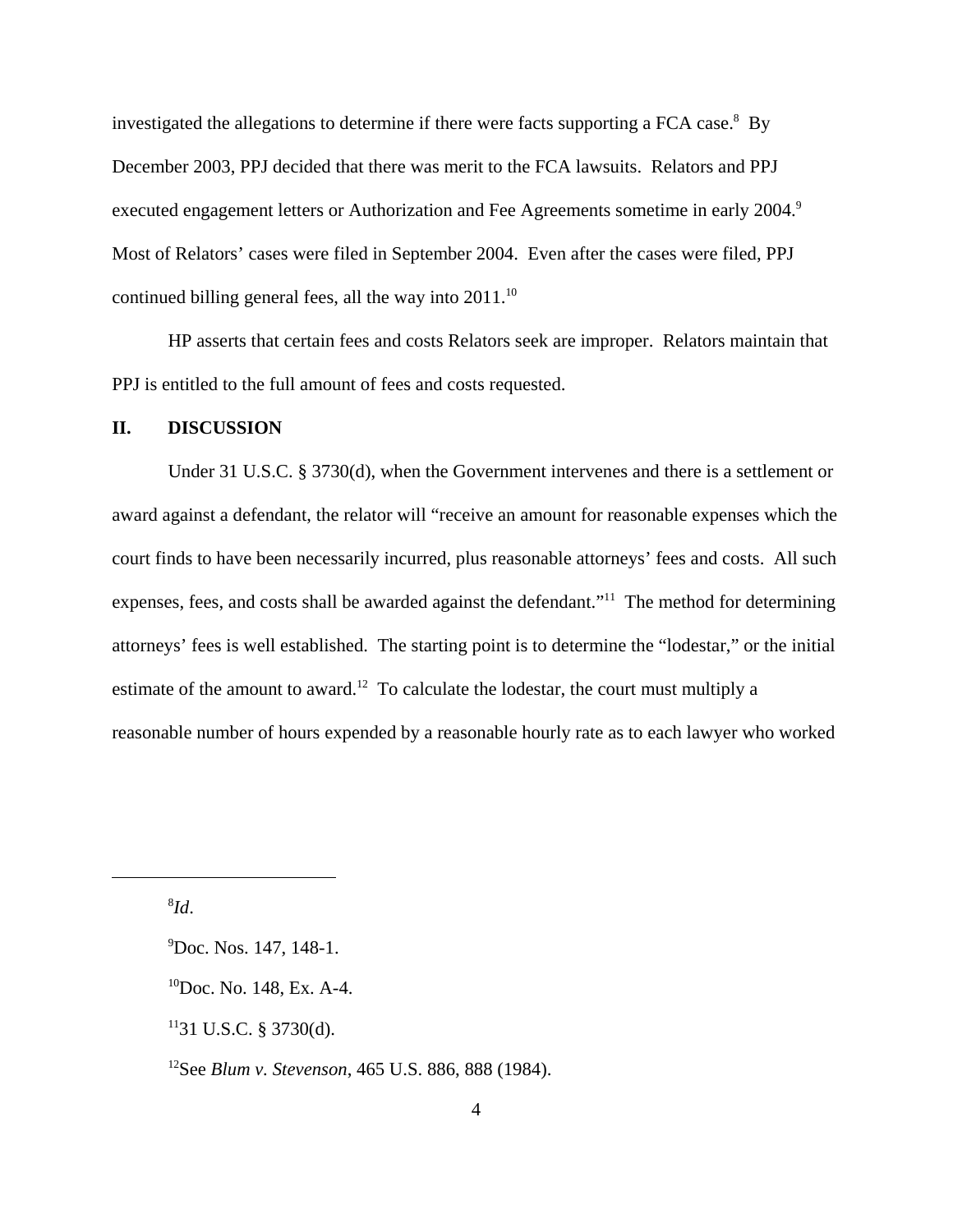on the case.<sup>13</sup> The lodestar method "yields a fee that is presumptively sufficient . . . . .<sup>14</sup> The lodestar amount should then be adjusted "on the basis of the results obtained."<sup>15</sup> An enhancement of the lodestar amount is rare.<sup>16</sup>

#### **A. Reasonable Number of Hours**

#### **1. General Time**

PPJ claims 10,856 hours of billable "general time." PPJ reached that number by subtracting the recoveries from four defendants<sup>17</sup> (not parties in this case) that settled from the total amount billed for general time. Relators then divided the remaining general time between three other defendants with which the Government settled, but where the parties did not agree on fees and costs -- HP included.18 For example, in Case No. 4:04-CV-00988-BRW, International Business Machines ("IBM") settled with the Government in July 2007.<sup>19</sup> The negotiated statutory fees and costs as to IBM were  $$365,000.<sup>20</sup>$  PPJ applied that amount first to IBM-exclusive costs and time. Then Relators applied 5.5% of the \$365,000 toward general

<sup>13</sup>See *Wheeler v. Missouri Highway & Transp. Comm'n*, 348 F.3d 744, 754 (8th Cir. 2003).

<sup>14</sup>*Perdue v. Kenny A*., 130 S. Ct. 1662, 1673 (2010).

<sup>15</sup>*Wheeler*, 348 F.3d at 754.

<sup>16</sup>See *Perdue*, 130 S. Ct. at 1673-74.

<sup>17</sup>PWC, CSC, IBM, and EMC.

<sup>&</sup>lt;sup>18</sup>Cisco, Sun, and HP.

<sup>19</sup>Doc. No. 148, Ex. A-1.

 $^{20}Id.$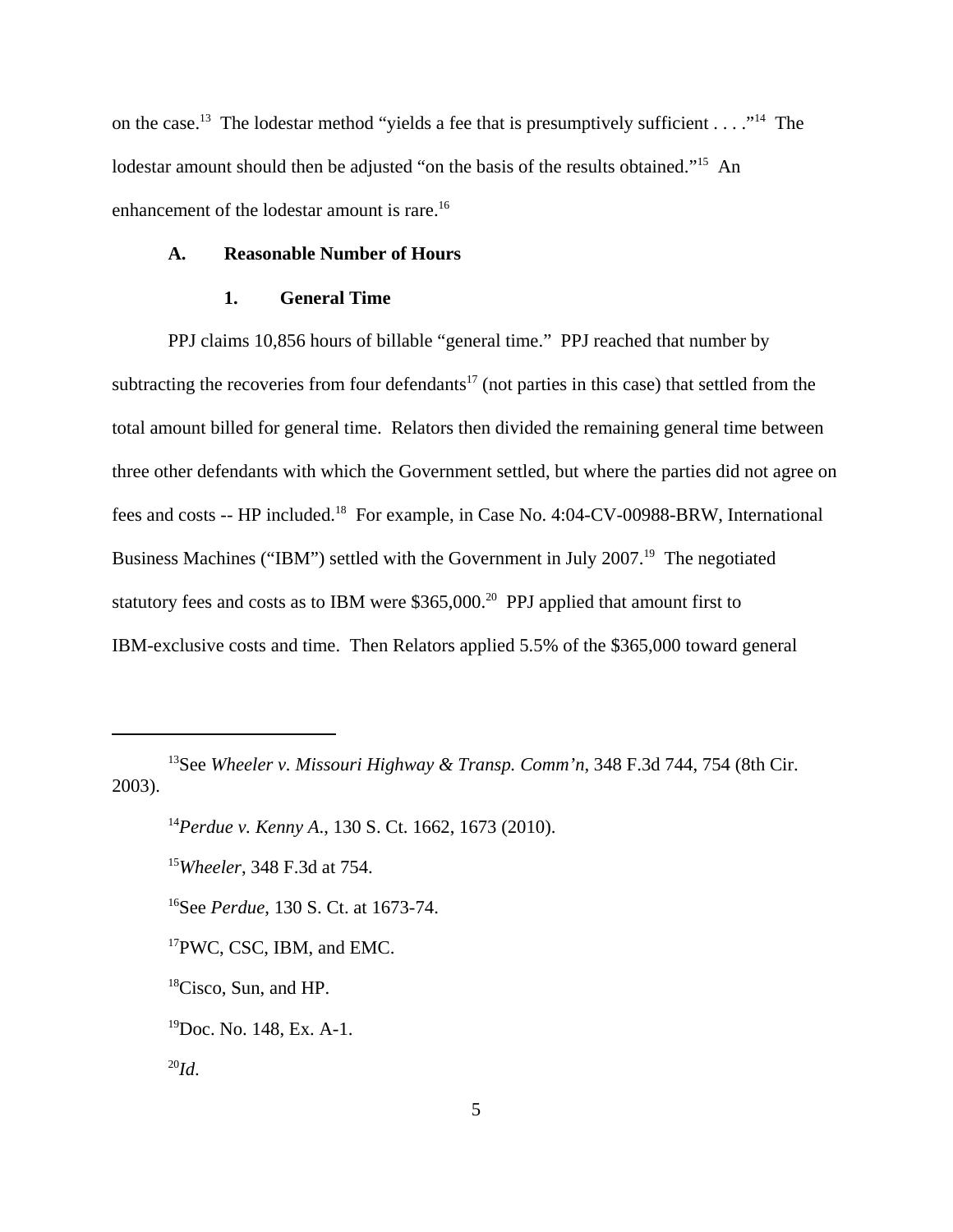costs. Lastly, the Relators applied the remainder  $-$  \$154,452  $-$  toward general time.<sup>21</sup> After deducting the negotiated statutory fees for settling defendants IBM, Pricewaterhouse Cooper, CSC, and EMC, the unpaid balance of general time is over \$4 million. PPJ contends that HP is responsible for  $1/3$  of that amount, or \$1,431,813.00.<sup>22</sup>

The highest negotiated statutory fees and costs of any of the settling defendants was \$1.5 million dollars in *United States ex rel. Rille v. EMC*,<sup>23</sup> which settled in May, 2010. PPJ first applied \$70,399 to cover EMC-exclusive costs, then applied the remaining \$1,429,601 to EMCexclusive time. None of the \$1.5 million went to reduce the amount of general time, because EMC-exclusive time exhausted the remaining \$1,429,601. PPJ accepted negotiated fees and costs that did not reduce general costs or general time, and PPJ did not reduce the balance of general time by any amount apportioned to EMC.

Relators' proposed division of general time does not take into account pending cases.<sup>24</sup> I am unclear how Relators plan to apportion general time to any defendants that settle in the future if HP and others pay the entire \$4 million-plus in billed general time.

Relators cite no case in which a court adopted their specific proposed method of dividing general time. The Eighth Circuit, however, has recognized the apportionment of attorneys' fees

 $^{21}Id$ .

 $^{22}Id.$ 

 $^{24}$ At the time the Motion was filed, no settlement had been reached in either No. 4:04-CV-00985-BRW or No. 4:04-CV-00990-BRW. In No. 4:04-CV-00985-BRW, the parties' September 9, 2011 Status Report informed the Court that this matter has been resolved.

 $23$ No. 4:04-CV-00984-BRW.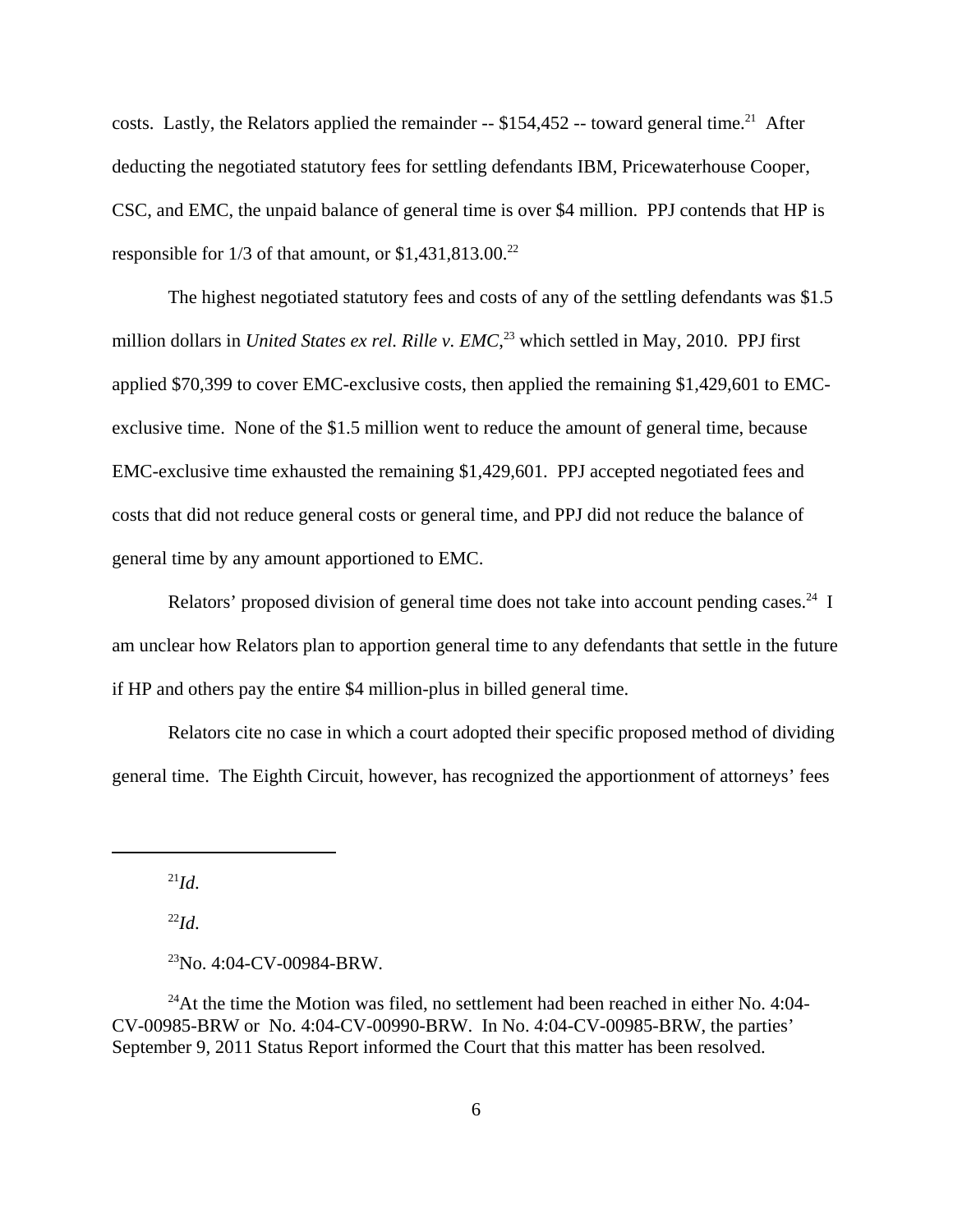between defendants in separate, but closely-related cases.<sup>25</sup> There were about 30 defendants in the eight cases filed by Relators. The cases were consolidated for case management purposes. The joint motion to consolidate filed by Relators and the Government reads, in part:

The eight (8) cases at bench involve common questions of law under the Federal False Claims Act and pertinent regulations. There are also common issues of fact involving similar patterns and practices, and interrelated parties. More specifically, all cases allege that defendant systems integrators and defendant vendors engaged in False Claims Act violations, along with predicate illegal kickbacks, organizational conflicts of interests and false certifications.<sup>26</sup>

The Motion to consolidate was granted on April 19,  $2007<sup>27</sup>$ 

PPJ argues that, because all the cases were based on the same set of core facts and the same general allegations, the same amount of work would have been required for one defendant as for all. In other words, PPJ maintains that the full amount of general time billed could be attributed to one defendant as easily as to all defendants. I have some doubt about this argument. But accepting that argument as true, then it seems it also would be true that the same amount of work would have been required for one or all cases filed by Relators.<sup>28</sup> It seems fair, then, to divide the total amount of hours spent on general time by the number of cases filed. The number of general hours for which HP will be responsible will be calculated based on 1/8 of general

<sup>25</sup>*Pinkham v. Camex*, 84 F.3d 292, 294 (8th Cir. 1996) (citing *Gulfstream III Assocs., Inc. v. Gulfstream Aerospace Corp*., 995 F.2d 414, 420 (3rd Cir. 1993) (if fees incurred in other litigation were for work product actually utilized, time spent in other litigation was "inextricably linked" to issues in present litigation, and plaintiff was not previously compensated, the court may include all fees)).

 $^{26}$ No. 4:04-CV-00989. Filed under seal on Feb. 12, 2007.

 $27$ No. 4:04-CV-00989, Doc. No. 47.

 $^{28}$ I note that the 700,000 pages of documents provided by Relators at the onset of these cases were relevant to each of the cases, and had to be analyzed as to each defendant.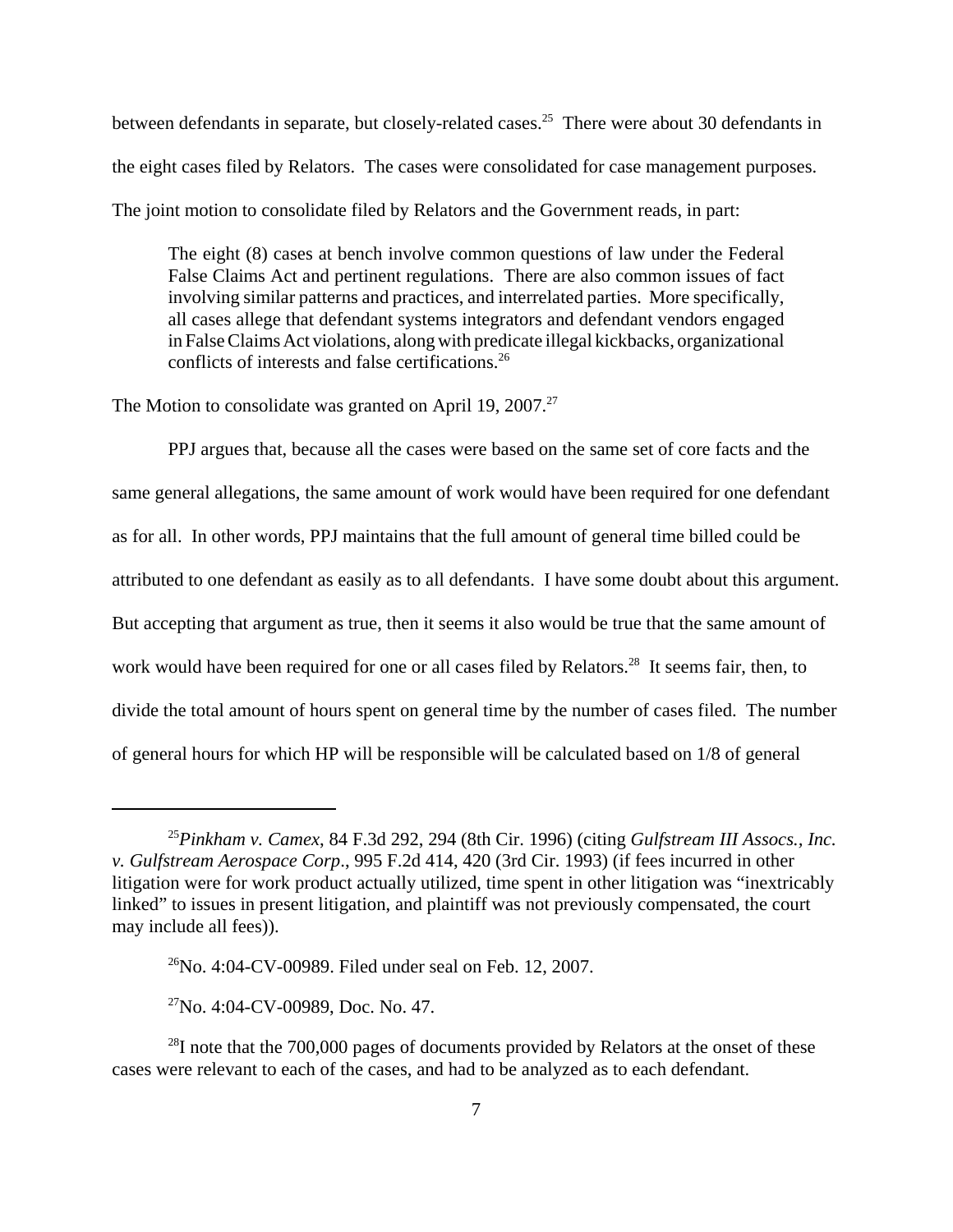hours billed multiplied by a reasonable rate.<sup>29</sup> This approach apportions fees between the cases in which Relators were successful, as well as preventing recovery where Relators were not.

| <b>Name</b>                  | <b>General Hours Billed</b> | <b>Adjusted General Hours</b><br>(1/8th of Billed) |
|------------------------------|-----------------------------|----------------------------------------------------|
| <b>Partners</b>              |                             |                                                    |
| Craig Johnson                | 1155                        | 145                                                |
| Lon Packard                  | 276                         | 35                                                 |
| <b>Ronald Packard</b>        | 806                         | 101                                                |
| Von Packard                  | 1818                        | 228                                                |
| Dan Packard                  | $-$                         | $-$                                                |
| <b>Associates</b>            |                             |                                                    |
| Jacquetta Bardacos           | 1450                        | 182                                                |
| Philip Favro                 | 1056                        | 132                                                |
| <b>Christopher Fernandez</b> | 52                          | $\tau$                                             |
| Dan Fruchter                 | 492                         | 62                                                 |
| <b>Gregory Hoole</b>         | $-$                         | $-$                                                |
| Tessa Meyer-Santiago         | 208                         | 26                                                 |
| <b>Allison Packard</b>       | $- -$                       | $-$                                                |
| <b>Support Staff</b>         |                             |                                                    |
| <b>Scott Atkinson</b>        | 236                         | 30                                                 |
| <b>Christopher Fernandez</b> | 56                          | 7                                                  |
| Dan Fruchter                 | 150                         | 19                                                 |
| Cynthia Kelb                 | 147                         | 19                                                 |

<sup>&</sup>lt;sup>29</sup>While other Defendants in this case were dismissed or transferred, the claims arose out of the same basic facts and theories. Under these circumstances, the general rule that defendants are jointly and severally liable with other defendants in the same case for fees should apply. See *Carhart v. Stenberg*, 192 F.3d 1142, 1152 (8th Cir. 1999).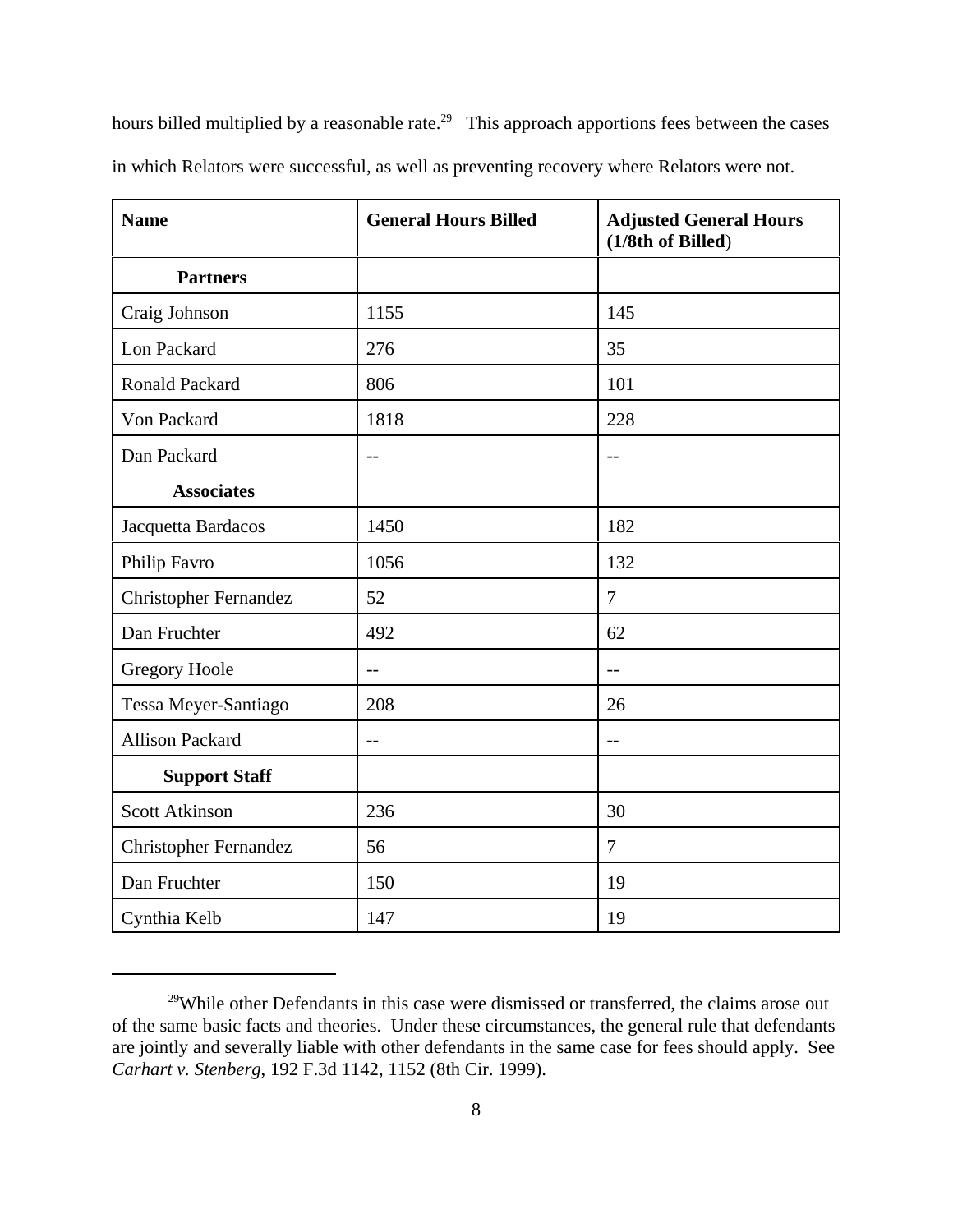| <b>Sharon Western</b>                                | 612            | 77             |
|------------------------------------------------------|----------------|----------------|
| <b>IT Staff</b>                                      |                |                |
| <b>Kenneth Barry</b>                                 | 5              | 1              |
| Ron Packard Jr.                                      | 1573           | 197            |
| <b>Wilson Engstrom Corum &amp;</b><br><b>Coulter</b> |                |                |
| <b>Steve Engstrom</b>                                | 175            | 22             |
| <b>Shirley Jones</b>                                 | 139            | 18             |
| Law Clerk                                            | $\overline{7}$ | 1              |
| Paralegal                                            | 15             | $\overline{2}$ |
| <b>Beck DeCorso</b>                                  | 429            | 54             |
|                                                      | <b>Total</b>   | 1,365          |

# **2. HP-Exclusive Time**

After a review of HP-Exclusive time, I see three categories of problems with the amounts billed: (a) PPJ billed an excessive amount related to its efforts to collect attorneys' fees; (b) PPJ billed for hours spent on Relators' conflict with the Government over Relators' share of the HP settlement; and © certain entries are vague or otherwise inappropriate. Courts cannot award attorneys' fees for hours that are "excessive, redundant, or otherwise unnecessary hours."30In adjusting the amount of requested fees, a court may reduce the fees without providing a line-byline accounting or reduce an award by specific amounts in response to specific objections.<sup>31</sup>

<sup>30</sup>*El-Tabech v. Clarke*, 616 F.3d 834, 842 (8th Cir. 2010) (internal citations omitted).

<sup>31</sup>*United States ex rel. Miller v. Bill Harbert Int'l Constr., Inc*., 601 F. Supp. 2d 45, 50 (D.D.C. 2009).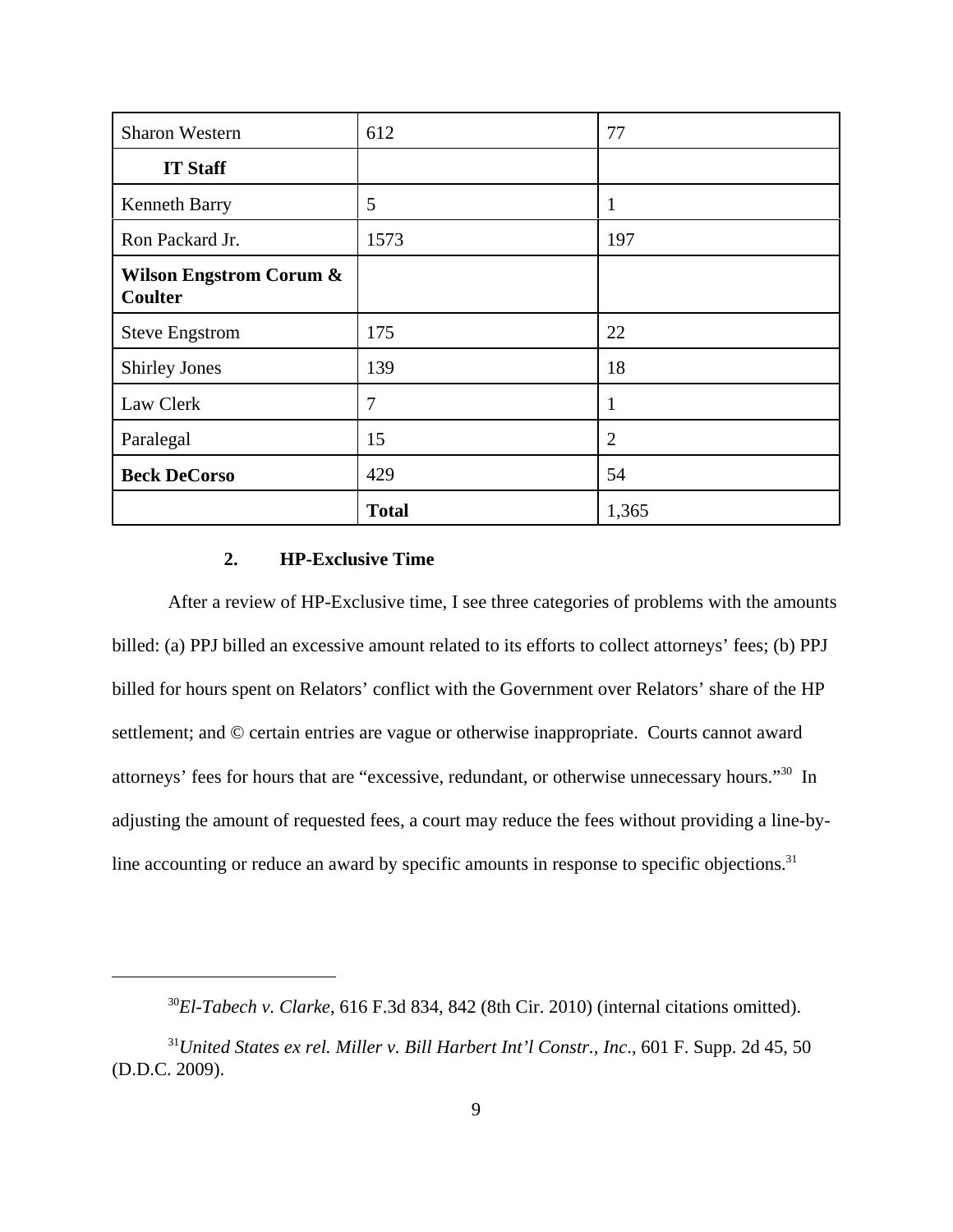#### **a. Excessive Billing for Motion for Attorneys' Fees**

Relators' counsel billed HP-exclusive time from March 31, 2005 to March 31, 2011.<sup>32</sup> Billing for work related to statutory attorneys' fees began around August 12, 2010, and continued through March 31, 2011.<sup>33</sup> Of the 74-page detail of HP-exclusive time, 33 of those pages is billing for work primarily in connection with attorneys' fees -- research, exercising billing judgment, drafting documents, telephone calls, *etc*. Most of the work was billed by a partner.

HP estimates that 21% of the fees counsel for Relators seeks is in connection with the fee petition.34 I believe that is a correct ball-park figure, and I find it excessive.

### **b. Billing for Collateral Dispute With Government**

Mixed in with time billed for work related to attorneys' fees is time billed for work in connection with determining Relators' share of HP's settlement with the Government. Section 3730(d) does not explain who pays for a relators' legal expenses incurred in a collateral dispute between a relator and the Government over the relator's share. The Sixth Circuit, under similar circumstances, found that because the defendant in a *qui tam* case had no right to participate in the negotiations between the relator and Government, the defendant should not be required to pay for costs in connection with determining the relators' share.<sup>35</sup> This approach has

<sup>32</sup>Doc. No. 148, Ex. A

<sup>33</sup>Doc. No. 148, Ex. A-5.

 $34$ Doc. No. 198.

<sup>35</sup>*United States ex rel. Taxpayers Against Fraud v. GE*, 41 F.3d 1032, 1044-46 (6th Cir. 1994).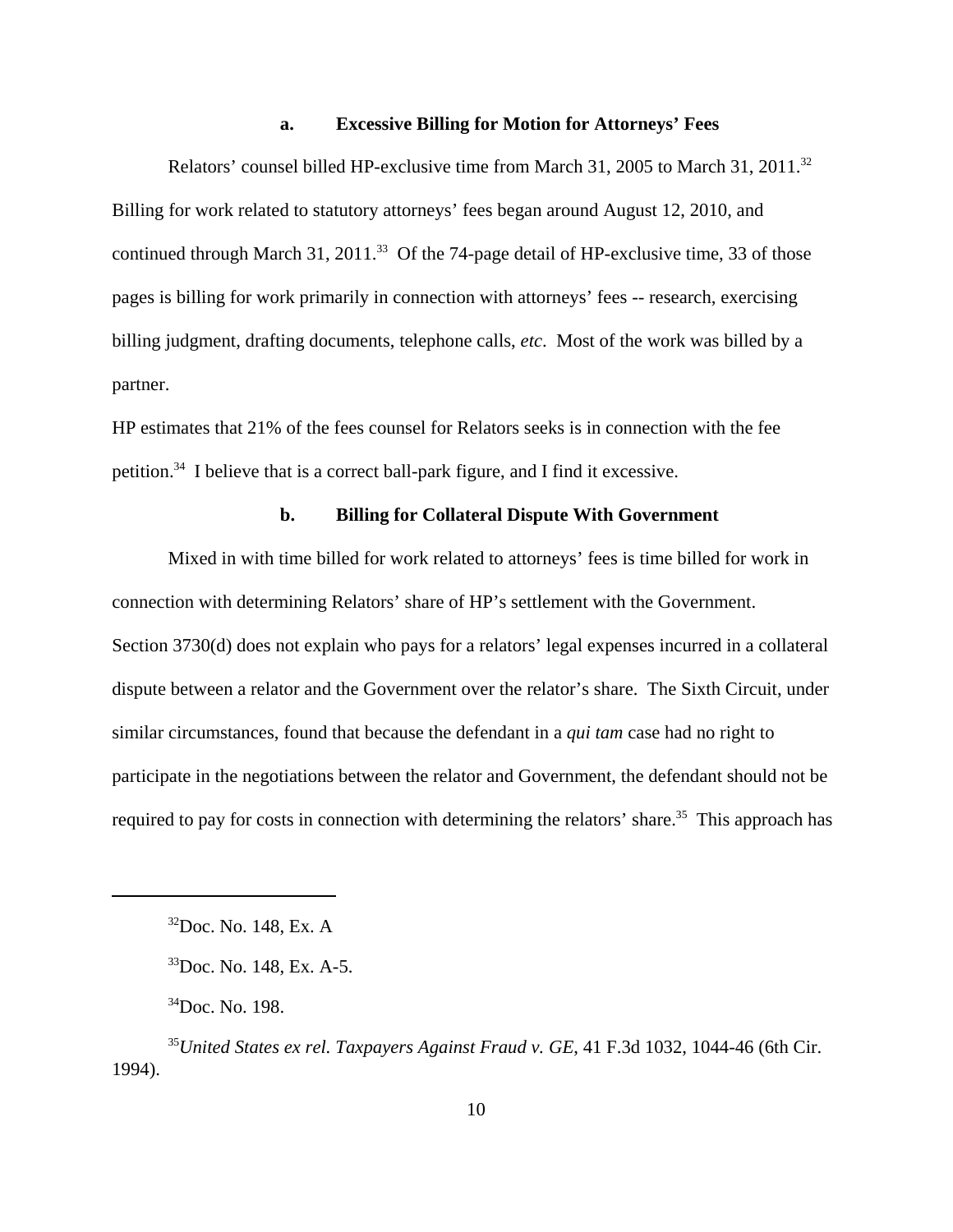been adopted by district courts in the Eighth Circuit and elsewhere,<sup>36</sup> and I adopt it now. HP will not be required to pay for hours billed in Relators' collateral dispute with the Government over Relators' share of the settlement proceeds.

## **c. Improper Entries**

The last type of problem with billed HP-exclusive time is that certain entries are vague, block billed, improperly billed, or do not seem to apply to HP. Defendants' response sets out multiple examples of these types of problems, and their point is well-taken.

Considering these three problems -- in particular the excessive amounts charged for work in connection with attorneys fees and billing for Relators' collateral dispute with the Government -- billed HP-exclusive time will be reduced by 15%.

| <b>Name</b>                  | <b>GHP-Exclusive Hours</b><br><b>Billed</b> | <b>Adjusted HP-Exclusive</b><br><b>Hours</b><br>(less $15%$ ) |
|------------------------------|---------------------------------------------|---------------------------------------------------------------|
| <b>Partners</b>              |                                             |                                                               |
| <b>Craig Johnson</b>         | 68                                          | 58                                                            |
| <b>Lon Packard</b>           | 168                                         | 143                                                           |
| <b>Ronald Packard</b>        | 257                                         | 219                                                           |
| <b>Von Packard</b>           | 373                                         | 317                                                           |
| <b>Dan Packard</b>           | 203                                         | 173                                                           |
| <b>Associates</b>            |                                             |                                                               |
| Jacquetta Bardacos           | 308                                         | 262                                                           |
| <b>Philip Favro</b>          | 38                                          | 32                                                            |
| <b>Christopher Fernandez</b> | --                                          | --                                                            |

<sup>36</sup>See *United States ex rel. Thompson v. Walgreen Co.*, 621 F. Supp. 2d 710, 726-27 (D.C. Minn. 2009) and cases cited therein.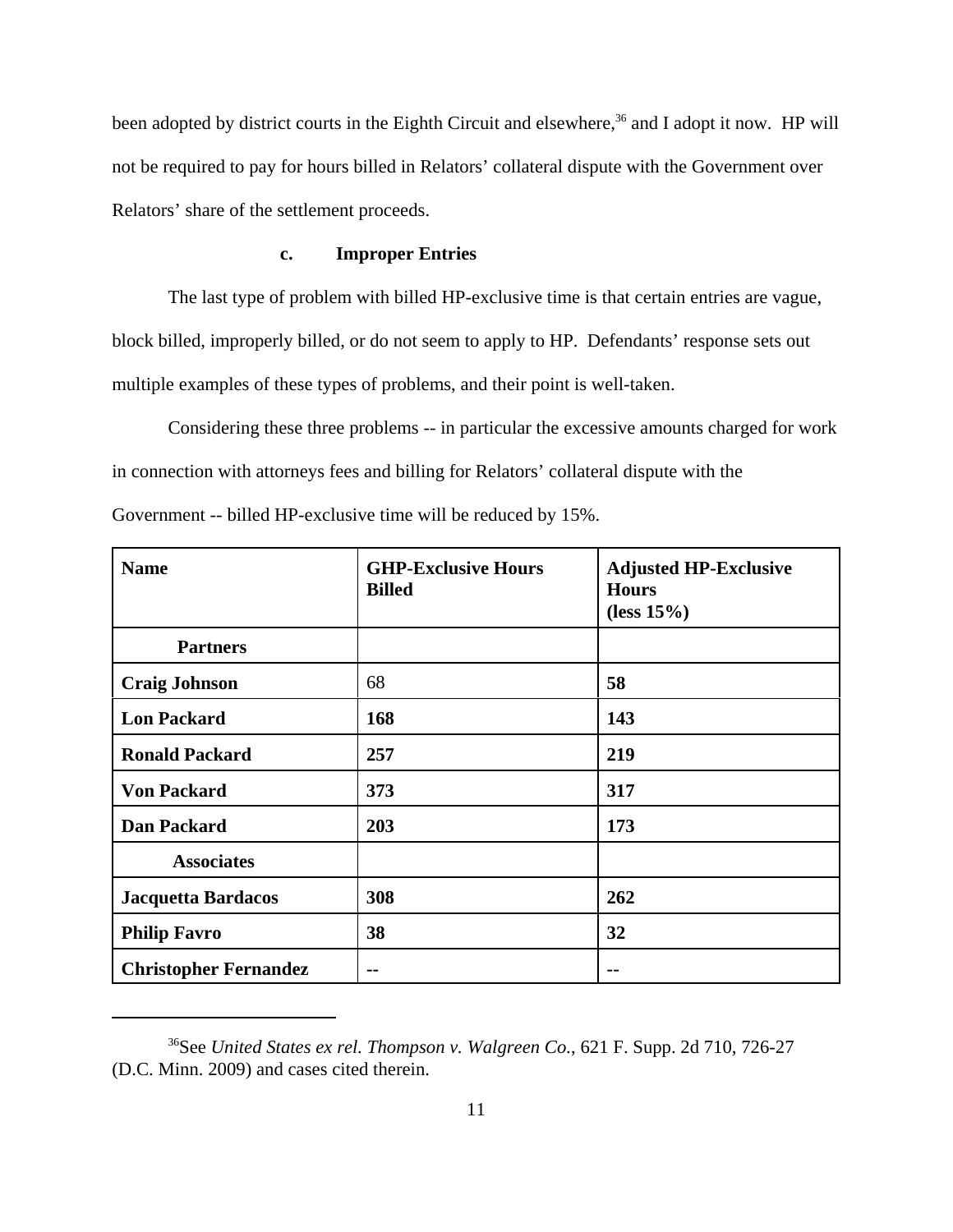| <b>Dan Fruchter</b>                                  | 186              | 158              |
|------------------------------------------------------|------------------|------------------|
| <b>Gregory Hoole</b>                                 | $\mathbf{u}$     | $\overline{a}$   |
| <b>Tessa Meyer-Santiago</b>                          | 91               | 77               |
| <b>Allison Packard</b>                               | $\sim$ $\sim$    | $\overline{a}$   |
|                                                      |                  |                  |
| <b>Support Staff</b>                                 |                  |                  |
| <b>Scott Atkinson</b>                                | 26               | 22               |
| <b>Christopher Fernandez</b>                         | 11               | 10               |
| <b>Dan Fruchter</b>                                  | 17               | 15               |
| <b>Cynthia Kelb</b>                                  | $\overline{a}$   | $-$              |
| <b>Sharon Western</b>                                | 125              | 106              |
| <b>IT Staff</b>                                      |                  |                  |
| <b>Kenneth Barry</b>                                 | 10               | $\boldsymbol{9}$ |
| Ron Packard Jr.                                      | 81               | 69               |
| <b>Wilson Engstrom Corum &amp;</b><br><b>Coulter</b> |                  |                  |
| <b>Steve Engstrom</b>                                | 59               | 50               |
| <b>Shirley Jones</b>                                 | 27               | 23               |
| <b>Law Clerk</b>                                     | $\sim$ $\sim$    | $\overline{a}$   |
| Paralegal                                            | $\boldsymbol{9}$ | 8                |
| <b>Beck DeCorso</b>                                  | $\sim$ $\sim$    | $-$              |
|                                                      | <b>Total</b>     | 1,751            |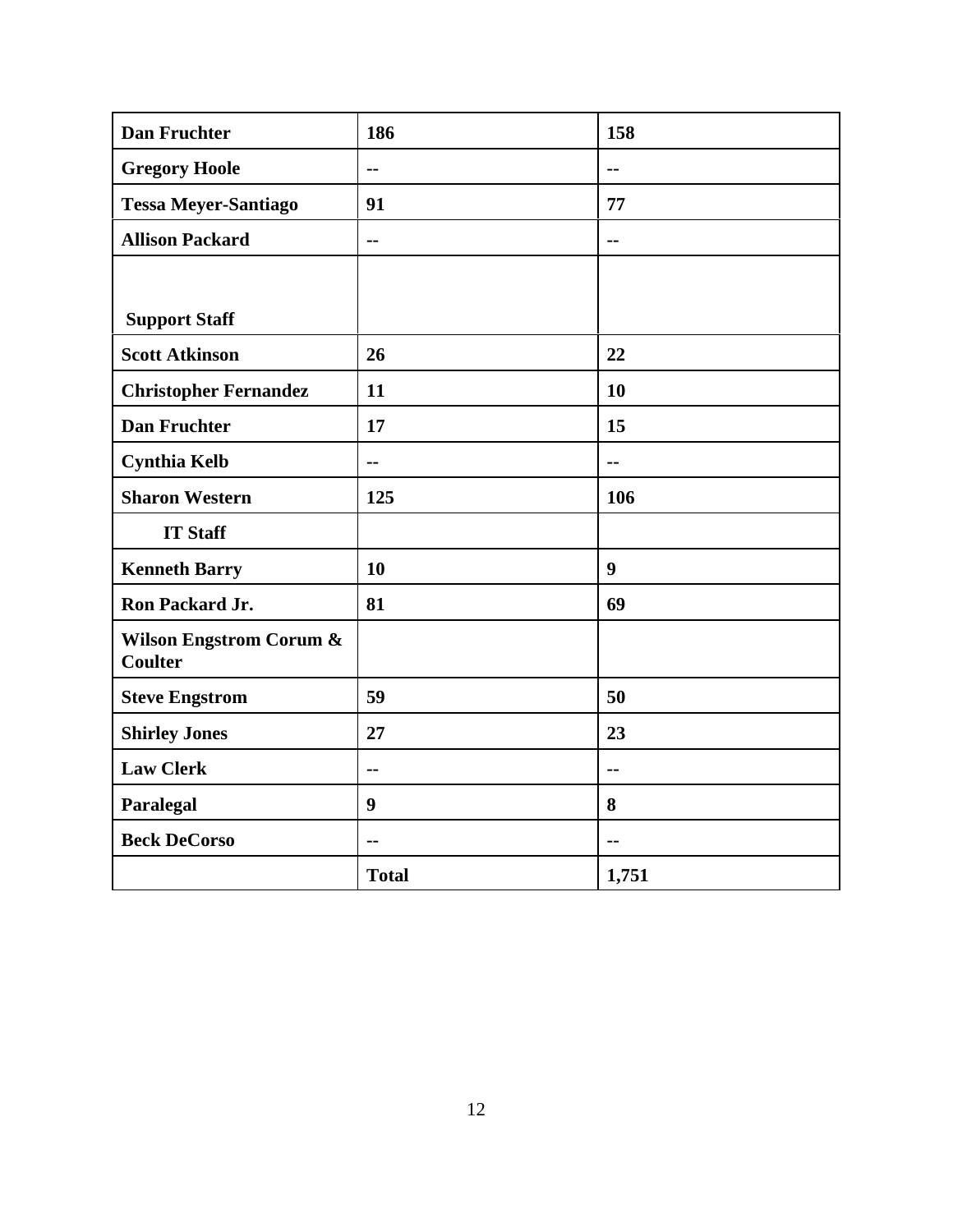#### **B. Reasonable Rates**

Relators ask for attorneys' fees at rates ranging from \$650.00 per hour for PPJ Partners to \$200.00 per hour for a PPJ Associate Attorney.<sup>37</sup> The fees charged by local counsel range from \$225.00 per hour to \$300.00 per hour.<sup>38</sup> HP contends that the hourly rates are far in excess of local rates.

Reasonable fees "are to be calculated according to the prevailing market rates in the relevant community . . . ."39 The Eighth Circuit, in affirming the district court's award of attorneys' fees calculated under the lodestar method, defined the local community as the "place where the case was tried."<sup>40</sup> An Eighth Circuit court has interpreted this to include the venue in

<sup>37</sup>Doc. No. 148, Ex. A-2. PPJ Partners Craig H. Johnson, Lon D. Packard, Ronald D. Packard, and Von G. Packard billed \$650.00 per hour. PPJ Partner Dan W. Packard billed \$550.00 per hour. Attorneys Jacquetta Bardacos and Philip Favro billed \$500.00 per hour. Alison Packard billed \$450 per hour. Tessa Meyer-Santiago billed \$400.00 per hour. Attorneys Dan Fruchter and Gregory Hoole billed \$300.00 per hour, while Christopher Fernandes billed \$200.00 per hour.

<sup>38</sup>*Id*. Local counsel Steve Engstrom billed at \$300 per hour, while Shirley Jones billed \$225 per hour. Both Mr. Engstrom and Ms. Jones are Partners in Wilson, Engstrom, Corum & Coulter in Little Rock.

<sup>39</sup>*Blum v. Stenson*, 465 U.S. 886, 895 (1984). The United States Supreme Court noted that in the traditional sense of supply and demand, "there is not such thing as a prevailing market rate for the service of lawyers in a particular community." *Id*. at 896. Nevertheless, "the critical inquiry in determining reasonableness is now generally recognized as the appropriate hourly rate." *Id*.

<sup>40</sup>*Farmers Coop. Co. v. Senske & Son Transfer Co*., 572 F.3d 492, 500 (8th Cir. 2009) (citing *Cinema Corp. v. Thompson*, 689 F.2d 137, 140 (8th Cir. 1982). See also *Gonter v. Hunt Valve Co.*, 510 F.3d 610, 618 (6th Cir. 2007) ("[t]o arrive at a reasonable hourly rate, courts use as a guideline the prevailing market rate that lawyers of comparable skill and experience can reasonably expect to command within the venue of the court of record.").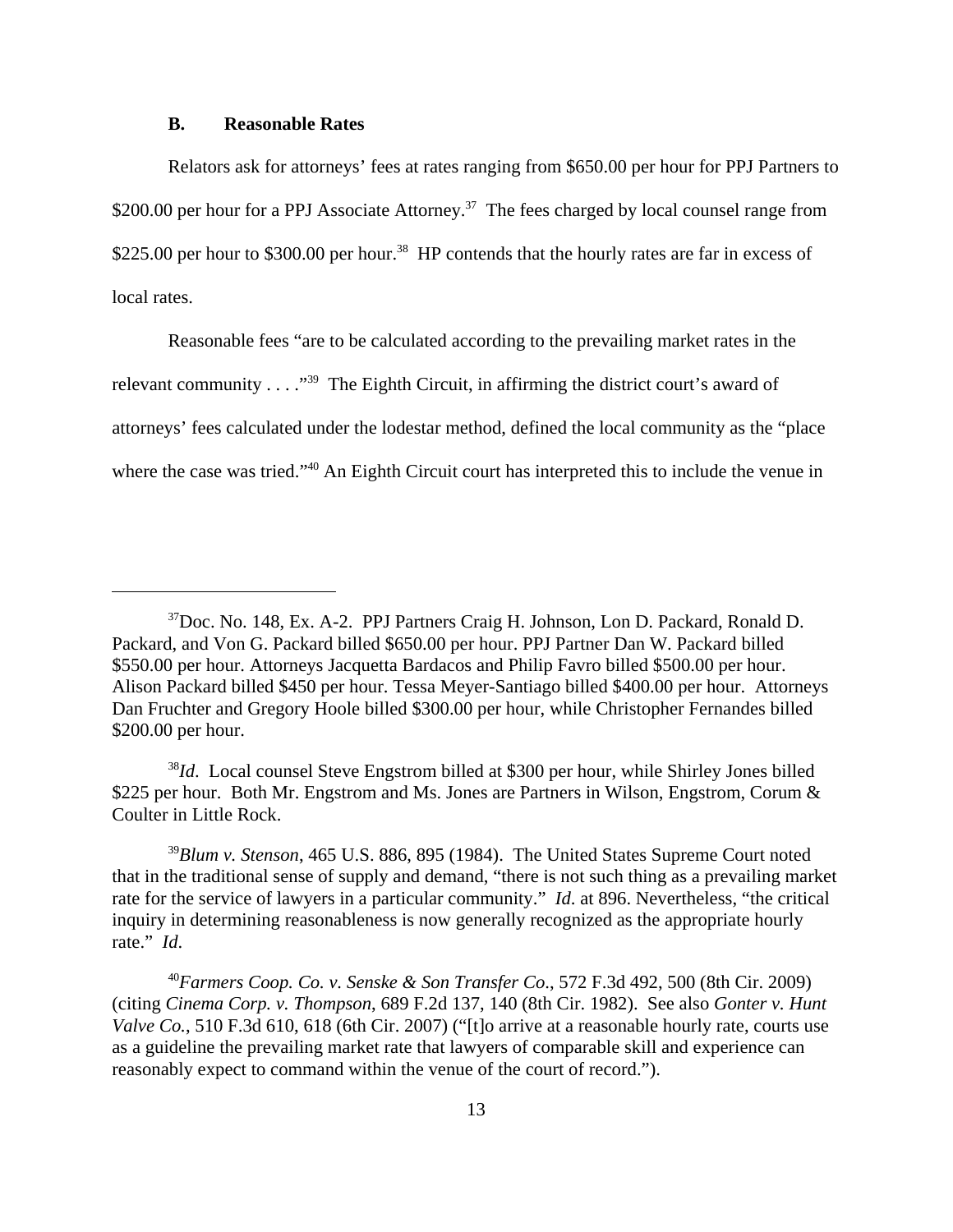which the case was filed.<sup>41</sup> But out-of-town lawyers might not always be limited to local market rates. If "a plaintiff can show he has been unable through diligent, good faith efforts to retain local counsel, attorney's fees . . . are not limited to the prevailing rate in the district where the case is tried."<sup>42</sup> In *Emery v. Hunt*,<sup>43</sup> the Eighth Circuit affirmed the award of local rates to out-of-town lawyers where the district court found that the plaintiffs could have found qualified local counsel if they had looked.<sup>44</sup>

Now to the issue of whether Relators used diligent, good faith efforts to retain local

counsel. In his Affidavit, Von Packard wrote:

I am familiar with some of the law firms based in Arkansas, and while we are confident that there are many highly skilled and impressive attorneys there, I am not aware of any Arkansas firm that has the reputation, experience, and expertise in serving as lead plaintiff's FCA counsel, coupled with the willingness to carry the massive costs and expenses necessary to handle major FCA litigation for multiple years.45

<sup>42</sup>*Avalon Cinema Corp. v. Thompson*, 689 F.2d 137, 140-41 (8th Cir. 1982) (citations omitted).

<sup>44</sup>*Id*.

<sup>41</sup>*Keller v. Ga. Check Recovery, Inc*., No. 8:09CV92, 2009 U.S. Dist. Lexis 122990, at \*8 (D. Neb. Oct. 13, 2009).

<sup>43272</sup> F.3d 1041 (8th Cir. 2001).

<sup>45</sup>Doc. No. 148, Ex. A.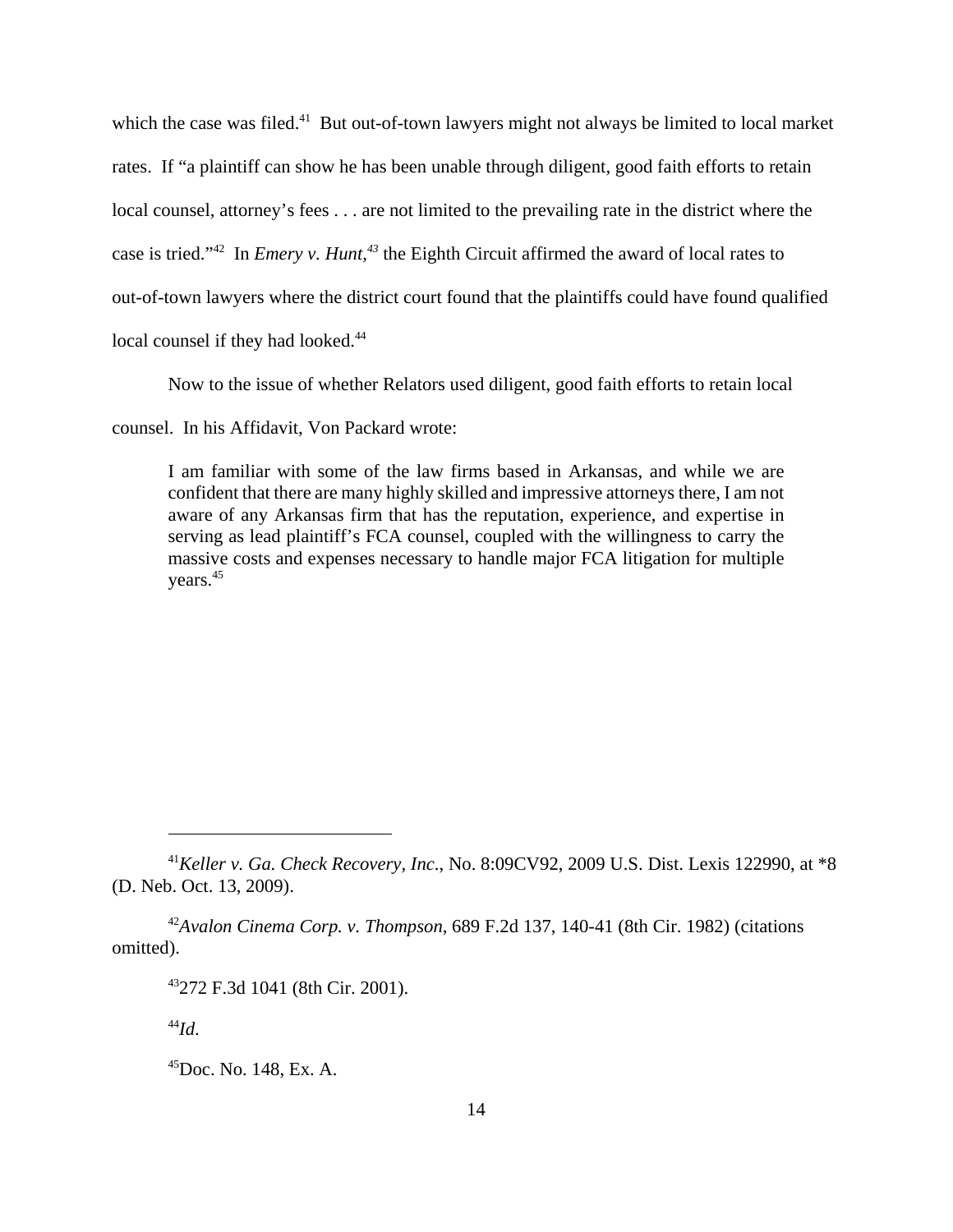Similar statements appear in the affidavits of James Wagstaffe,<sup>46</sup> Michael Angelovich,<sup>47</sup> and Steve Engstrom.<sup>48</sup>

Relators first consulted PPJ in 2002, which resulted in PPJ being retained. Then Relators devoted a good amount of time to deciding the venue in which to file their cases. Von Packard states that part of the reason the cases were filed in Arkansas was because of the skills of local counsel, Mr. Engstrom and Ms. Jones. And while Von Packard's affidavit (and the other affidavits mentioned above) provides that he was not aware of a local firm able and willing to serve as lead counsel, I am not convinced that chins the bar of diligent, good faith efforts to retain local lead counsel. Nothing in the record indicates that local counsel -- beyond Mr. Engstrom and Ms. Jones -- was ever considered.

Under these circumstances, it seems to me that local rates apply. In three Orders entered in March, 2011, in the Eastern District of Arkansas, the court found the following rates to be reasonable: lead counsel -- \$275 per hour; junior partner -- \$225 per hour; associate -- \$175; senior paralegal -- \$100; junior paralegal -- \$75.<sup>49</sup> I agree that those rates are reasonable for the

46Doc. No. 148, Ex. B-7.

 $^{47}$ Doc. No. 148, Ex. B-8.

48Doc. No. 148, Ex. B-9. Mr. Engstrom notes that the Nix Firm in Texarkana, Arkansas, possessed both the skill, expertise, and financial wherewithal necessary to act as lead plaintiff's counsel in a FCA case.

<sup>49</sup>*Hall v. David H. Arrington Oil & Gas, Inc*., No. 2:09CV00091 BSM, 2011 U.S. Dist. Lexis 25666, at \*6-7 (March 2, 2011) (Plaintiffs' attorneys: Charles Roscopf -- Roscopf & Foscopf, Helena, AR; John T. Holleman -- Holleman & Associates, P.A., Little Rock, AR.); *Smith v. David H. Arrington Oil & Gas, Inc*., No. 2:09CV00101 BSM, 2011 U.S. Dist. Lexis 25007, at \*7 (March 2, 2011) (Plaintiffs' attorneys: Charles Roscopf -- Roscopf & Foscopf, Helena, AR; John T. Holleman -- Holleman & Associates, P.A., Little Rock, AR.); and *Foster v. David H. Arrington Oil & Gas, Inc*., No. 2:09CV00147 BSM, 2011 U.S. Dist. Lexis 25090, at \*4 (March 2, 2011) (Plaintiffs' attorneys: John T. Holleman, IV, and Maryna O. Jackson --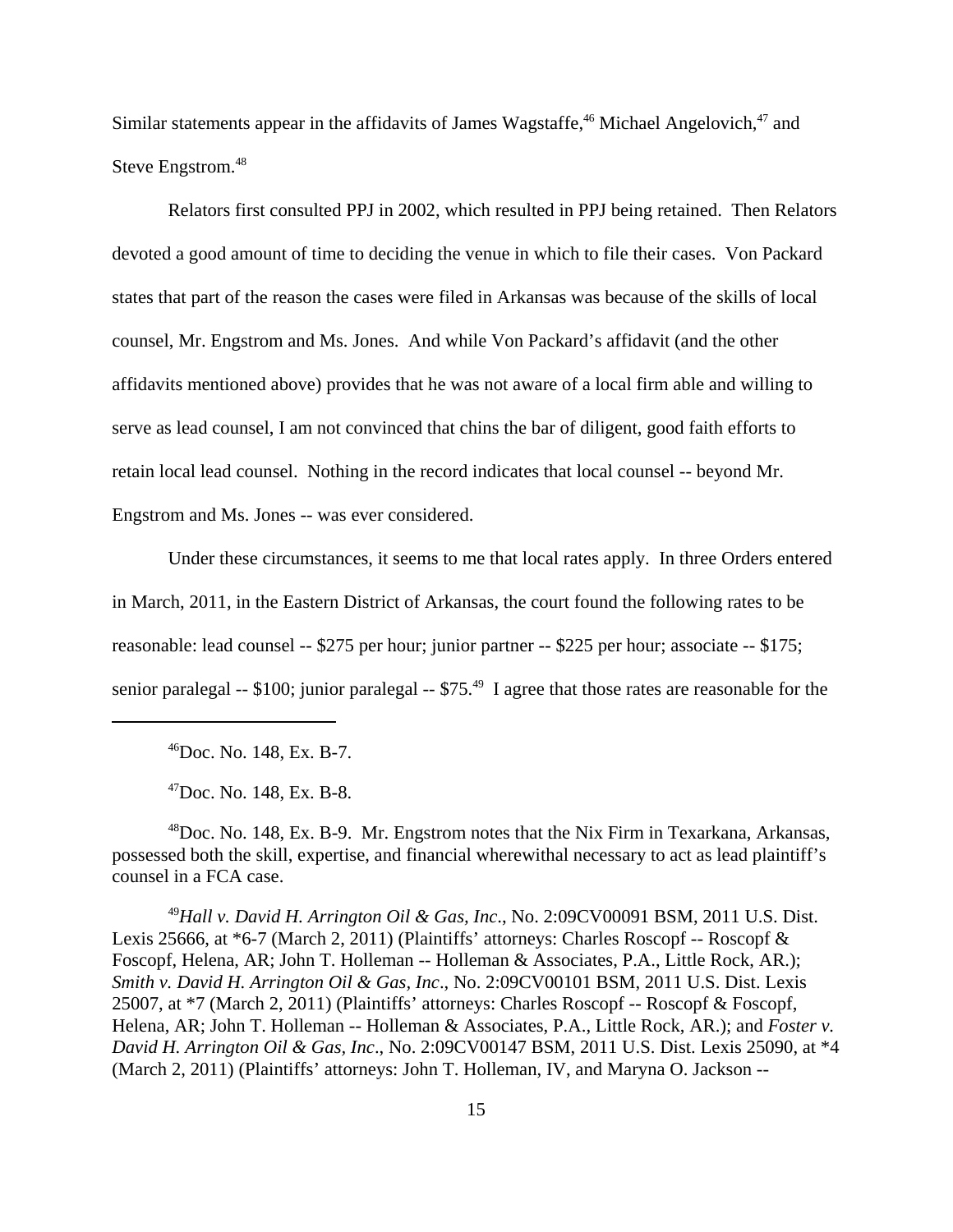local market. But considering the complexity of this case, I now turn to the *Johnson* factors<sup>50</sup> to determine if those fees are reasonable in this case. The *Johnson* factors are: (1) the time and labor involved; (2) the novelty and difficulty of the question; (3) the skill requisite to perform the legal service properly; (4) the preclusion of employment by the attorney due to the acceptance of the case; (5) the customary fee; (6) whether the fee is fixed or contingent; (7) time limitations imposed by the client or the circumstances; (8) the amount involved and the results obtained; (9) the experience, reputation and ability of the attorney; (10) the "undesirability" of the case; (11) the nature and length of the professional relationship with the client; and (12) awards in similar cases.<sup>51</sup>

This was a complex case spanning years and thousands of billable hours. The reputation of all counsel involved is top-notch and counsel are specialists in FCA cases. The settlement amount was large. Considering this, among other things, I conclude that the following rates in this case are reasonable with respect to out of state counsel: \$375 per hour for all partners;<sup>52</sup> \$275 per hour for senior associates; \$200 per hour for associates; \$100 per hour for paralegals

Holleman & Associates, P.A., Little Rock, AR.).

50See *Hensley v. Eckhart*, 46 U.S. 424 (1983) (citing the factors set out in *Johnson v. Georgia Highway Express, Inc*., 488 F.2d 714 (5th Cir. 1974)).

<sup>51</sup>*Id*. at 430, n.3.

<sup>52</sup>PPJ Partners Craig Johnson, Ron Packard, Von Packard, and Lon Packard, among others lawyers from other firms, represented plaintiffs in a class action in the United States District Court for the Eastern District of New York. In the Opinion on the motion for attorneys' fees, each of these PPJ Partners billed \$550.00 per hour. Doc. No. 160, Ex. 16. The court noted that "the rates sought by counsel are high." The court averaged all attorneys' billing rates and determined that \$400.00 per hour was reasonable. *In re Wash. Mat. RESPA Fee Litig.*, Nos. 02- CV-5944 (SMG), 04-CV-4322 (SMG) 2009, U.S. Dist. Lexis 21782, (E.D.N.Y. March 17, 2009).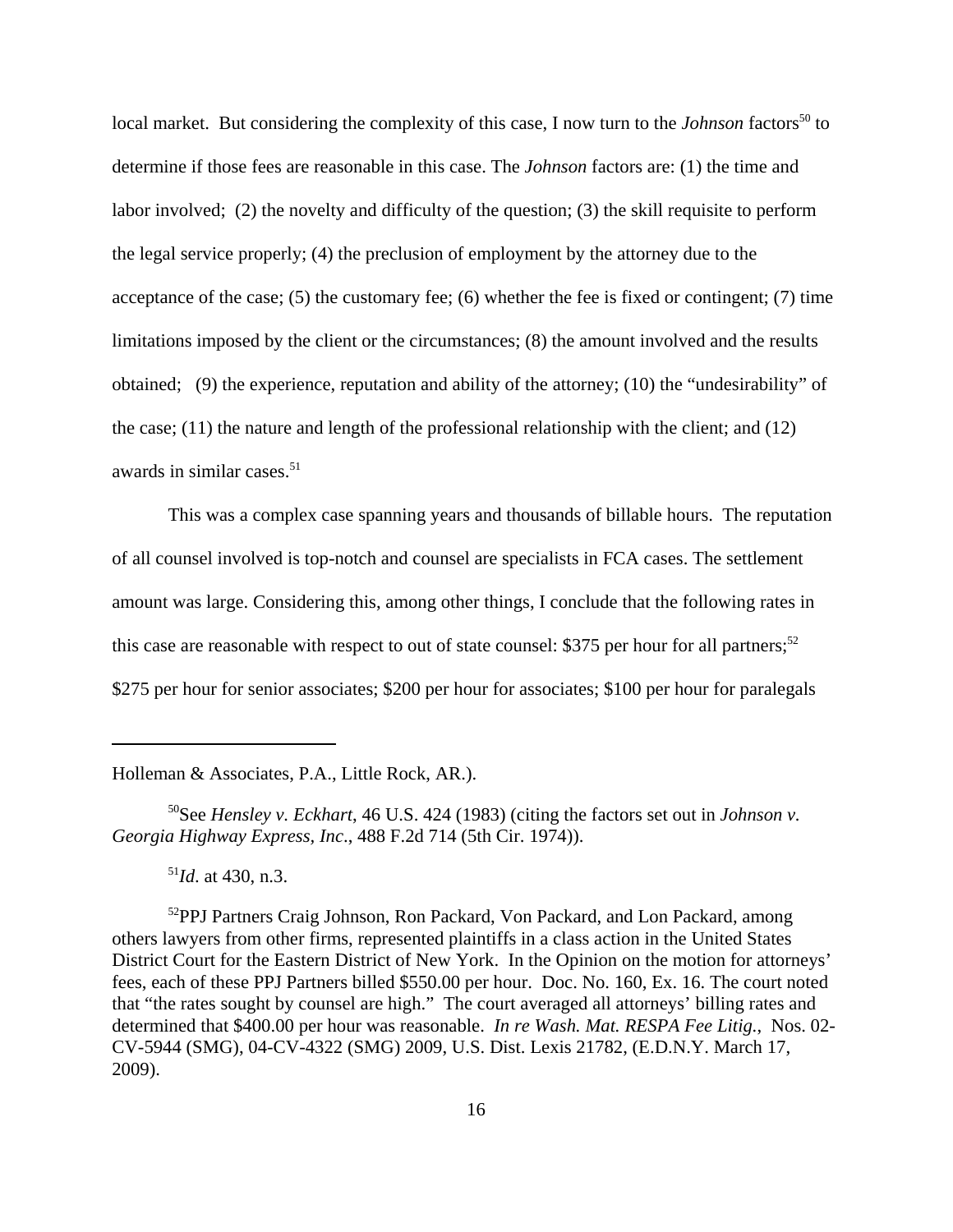and legal assistants; \$150 per hour for the analyst; and \$40 per hour for IT positions. The local counsel fees as requested are reasonable.<sup>53</sup>

| <b>Name</b>              | <b>General Hours</b><br>(1/8th of Billed) | <b>HP-Exclusive</b><br>Hour<br>(Less 15%) | <b>Total</b><br><b>Hours</b> | <b>Reasonable</b><br>Rate | <b>Total</b>           |
|--------------------------|-------------------------------------------|-------------------------------------------|------------------------------|---------------------------|------------------------|
| <b>Partners</b>          |                                           |                                           |                              |                           |                        |
| Craig Johnson            | 145                                       | 58                                        | 203                          | \$375                     | \$76,125               |
| Lon Packard              | 35                                        | 143                                       | 178                          | \$375                     | \$66,750               |
| <b>Ronald Packard</b>    | 101                                       | 219                                       | 320                          | \$375                     | \$120,000              |
| Von Packard              | 228                                       | 317                                       | 545                          | \$375                     | \$204,375              |
| Dan Packard              | $-$                                       | 173                                       | 173                          | \$375                     | \$64,875               |
|                          |                                           |                                           |                              | Sub                       | \$532,125              |
| <b>Associates</b>        |                                           |                                           |                              |                           |                        |
| Jacquetta Bardacos       | 182                                       | 262                                       | 444                          | \$275                     | \$122,100              |
| Philip Favro             | 132                                       | 32                                        | 164                          | \$275                     | \$45,100               |
| Christopher<br>Fernandez | $\overline{7}$                            | $-1$                                      | $\overline{7}$               | \$200                     | $\mathcal{S}$<br>1,400 |
| Dan Fruchter             | 62                                        | 158                                       | 220                          | \$200                     | \$44,000               |
| <b>Gregory Hoole</b>     | $-$                                       | $-$                                       |                              | $-$                       | $-$                    |
| Tessa Meyer-<br>Santiago | 26                                        | 77                                        | 103                          | \$200                     | \$20,600               |
| <b>Allison Packard</b>   | $-$                                       | $-$                                       |                              | $\overline{a}$            | $-$                    |
|                          |                                           |                                           |                              | Sub                       | \$233,320              |
| <b>Support Staff</b>     |                                           |                                           |                              |                           |                        |

Accordingly, fees will be awarded as follows:

<sup>53</sup>Partner Steve Engstrom -- \$300 per hour; Partner Shirley Jones -- \$225 per hour; Law Clerk -- \$75 per hour; Paralegal -- \$75 per hour.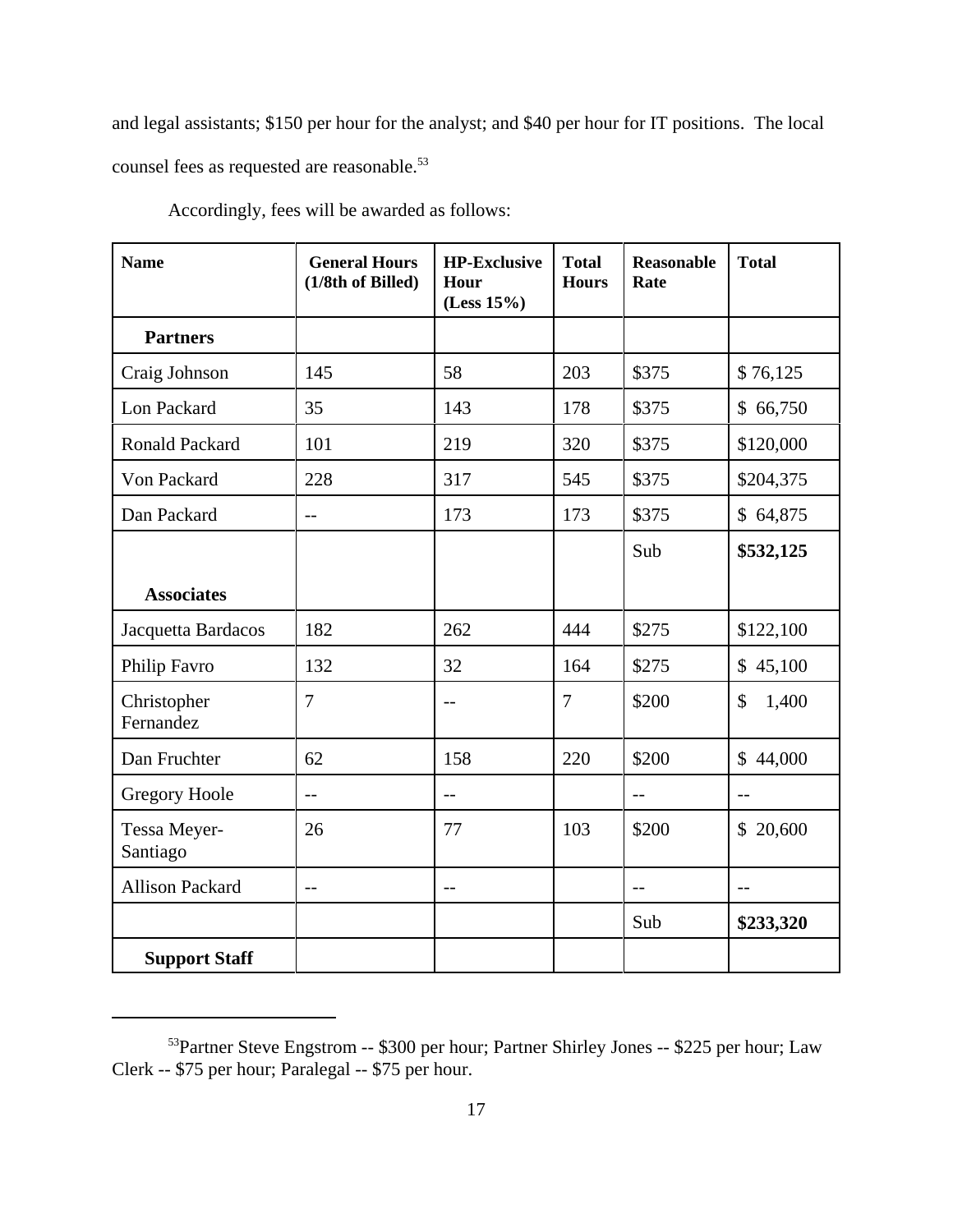| <b>Scott Atkinson</b>                           | 30             | 22             | 52           | \$150        | 7,800<br>\$             |
|-------------------------------------------------|----------------|----------------|--------------|--------------|-------------------------|
| Christopher<br>Fernandez                        | $\overline{7}$ | 10             | 17           | \$100        | $\mathcal{S}$<br>1,700  |
| Dan Fruchter                                    | 19             | 15             | 34           | \$100        | \$<br>3,400             |
| Cynthia Kelb                                    | 19             | $\overline{a}$ | 19           | \$100        | $\mathcal{S}$<br>1,900  |
| <b>Sharon Western</b>                           | 77             | 106            | 183          | \$100        | 18,300<br>$\mathcal{S}$ |
|                                                 |                |                |              | Sub          | 33,100<br>\$            |
| <b>IT Staff</b>                                 |                |                |              |              |                         |
| Kenneth Barry                                   | 1              | 9              | 10           | \$40         | \$<br>400               |
| Ron Packard Jr.                                 | 197            | 69             | 266          | \$40         | 10,640<br>\$            |
|                                                 |                |                |              | Sub          | \$<br>11,040            |
| Wilson, Engstrom,<br><b>Corum &amp; Coulter</b> |                |                |              |              |                         |
| <b>Steve Engstrom</b>                           | 22             | 50             | 72           | \$300        | $\mathcal{S}$<br>21,600 |
| <b>Shirley Jones</b>                            | 18             | 23             | 41           | \$225        | $\mathcal{S}$<br>9,225  |
| Law Clerk                                       | $\mathbf{1}$   | $-$            | $\mathbf{1}$ | \$75         | $\mathcal{S}$<br>75     |
| Paralegal                                       | $\overline{2}$ | 8              | 10           | \$75         | $\mathcal{S}$<br>750    |
|                                                 |                |                |              | Sub          | \$<br>31,650            |
| <b>Beck DeCorso</b>                             | 54             | $-$            | 54           | \$375        | \$<br>20,250            |
|                                                 |                |                |              |              |                         |
|                                                 |                |                |              | <b>TOTAL</b> | \$861,485               |

# **C. Lodestar Enhancement or Reduction**

Having reached the lodestar amount of \$861,485, the next determination is whether that amount should be adjusted up or down. Courts give the degree of a plaintiff's success the most weight in this analysis.<sup>54</sup> A reduction in the lodestar amount is appropriate when a plaintiff has

<sup>54</sup>See *Hensley*, 461 U.S. at 437.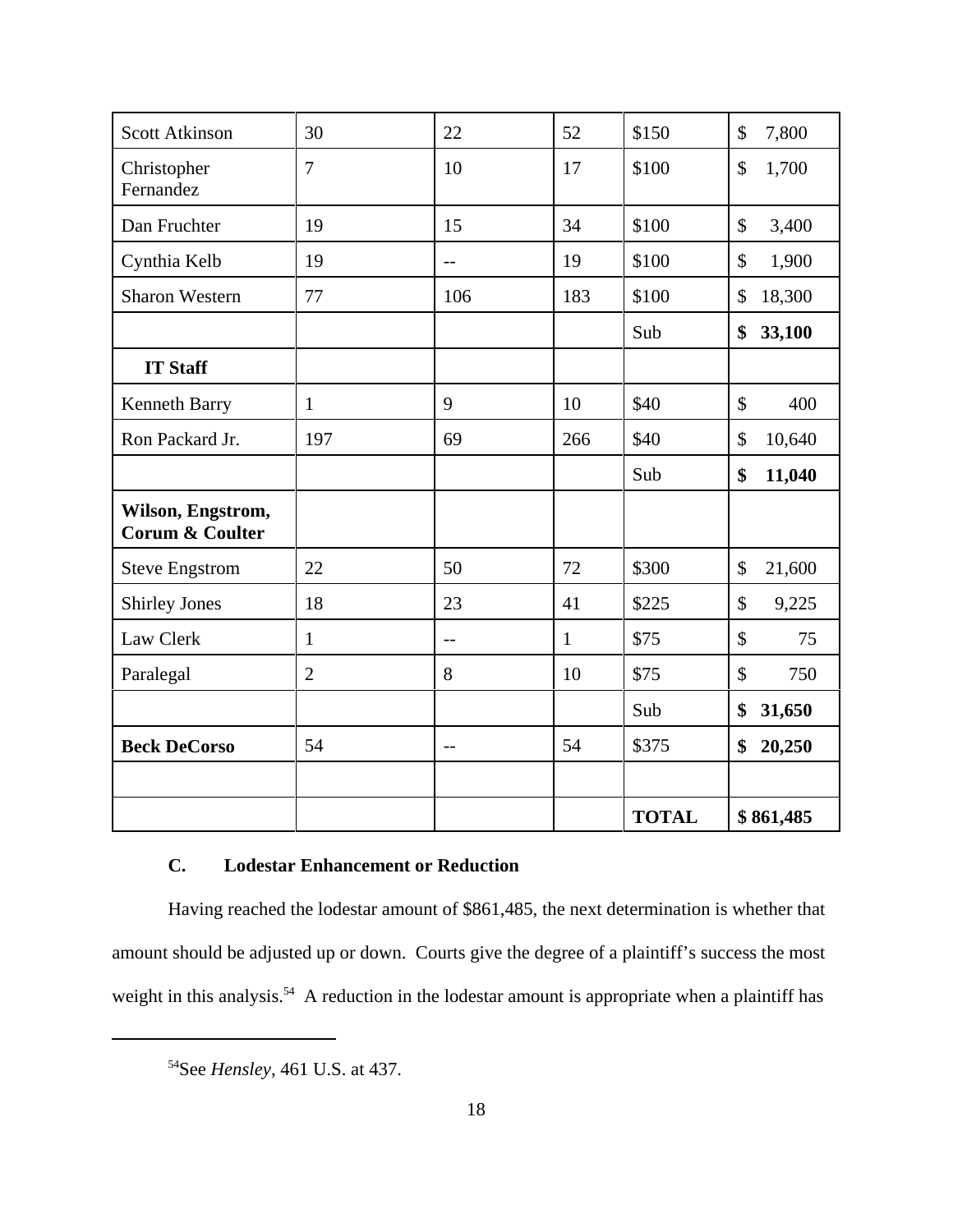been only partially successful.<sup>55</sup> It is in rare circumstances that a court increases the lodestar amount.56

Because the lodestar amount may already compensate the applicant for exceptionally good service and results, however, the fee applicant must do more than establish outstanding service and results. The applicant also must establish that the quality of service rendered and the results obtained were superior to what one should reasonably expect in light of the hourly rates charged and the number of hours expended.<sup>57</sup>

In this case, certain Defendants were dismissed and certain Defendants were transferred to another case. The only Defendant against which Relators were successful was HP. I do not, however, find that this partial success warrants a reduction. Relators were successful against HP, and the degree of success against HP was high -- the case settled for a substantial amount. Still, considering the complexity of the case along with the hourly rates and number of hours worked, I conclude that no enhancement is necessary here to determine a reasonable fee. The reasonable fee is that stated above: \$861,485.

#### **D. Costs**

A relator in a successful case will receive "an amount for reasonable expenses which the court finds to have been necessarily incurred, plus reasonable fees and costs."58 Relators seek \$217,793 in general costs and \$51,631 in HP-exclusive costs for a total of \$269,424. Again, Relators contend that the general costs could apply equally to the various defendants. The costs include items such as FedEx charges, IT-related charges, travel expenses, charges for copies, and

<sup>55</sup>*Id*. at 436-37.

<sup>56</sup>See *Perdue*, 130 S. Ct. at 1673-74.

<sup>57</sup>*In re Apex Oil Co.*, 960 F.2d 728, 732 (8th Cir. 1992) (citing *Blum*, 465 U.S. at 899). 5831 U.S.C. § 3730.